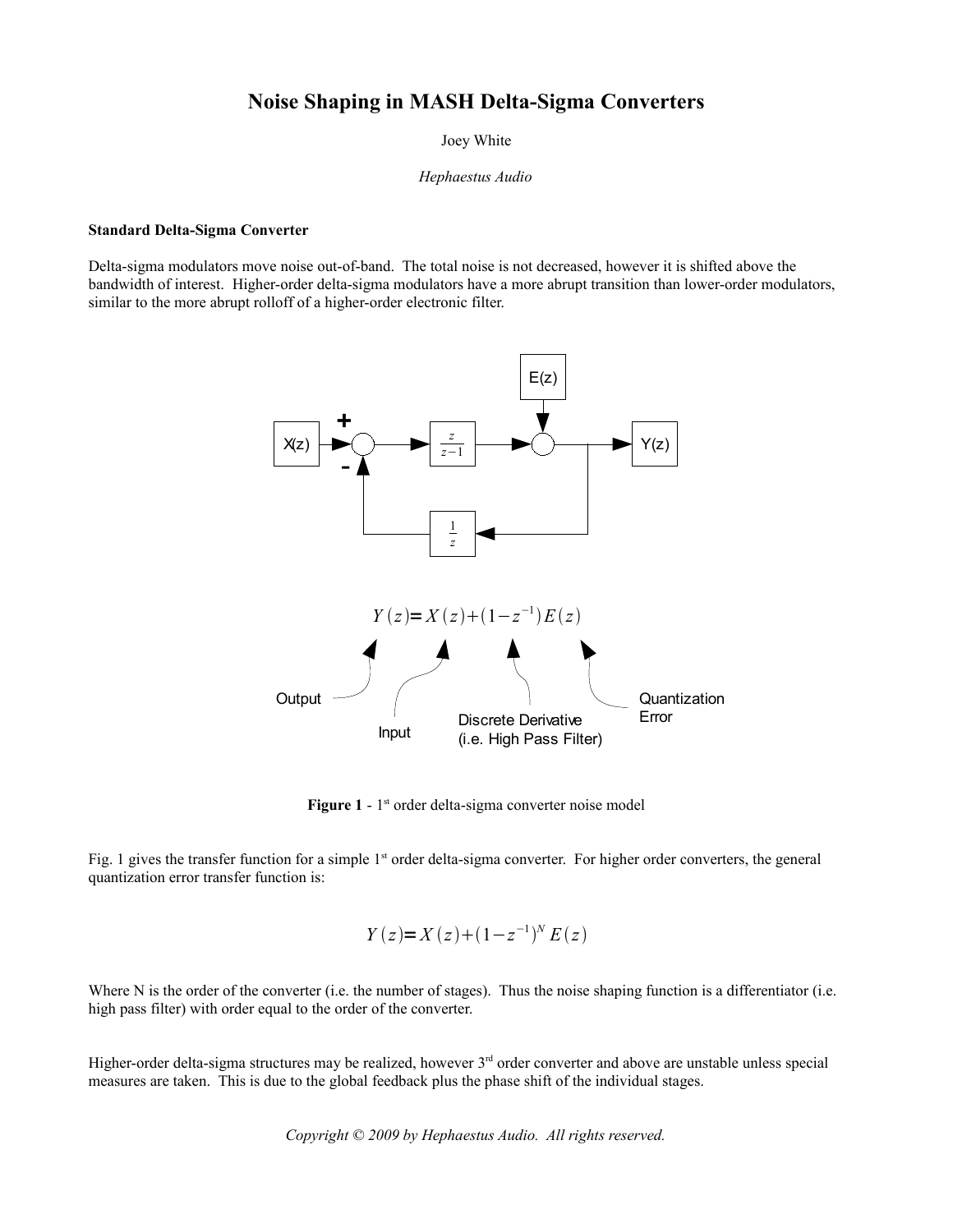## **MASH Delta-Sigma Converter**

An alternative structure, that avoids instability issues by cascading lower-order sections, is the multi-stage noise shaping (MASH) delta-sigma converter.



**Figure 2** - 3rd order delta-sigma MASH converter

MASH delta-sigma converters work by canceling the quantization error of each preceding stage. What is leftover at the output is the quantization error of the final delta-sigma stage passed through a discrete differentiator chain. It is important to note however that the output of a MASH converter is not a bitstream output, but a PCM output with  $2^N$  discrete levels, where N is the order of the MASH converter (i.e. the number of stages).

*Copyright © 2009 by Hephaestus Audio. All rights reserved.*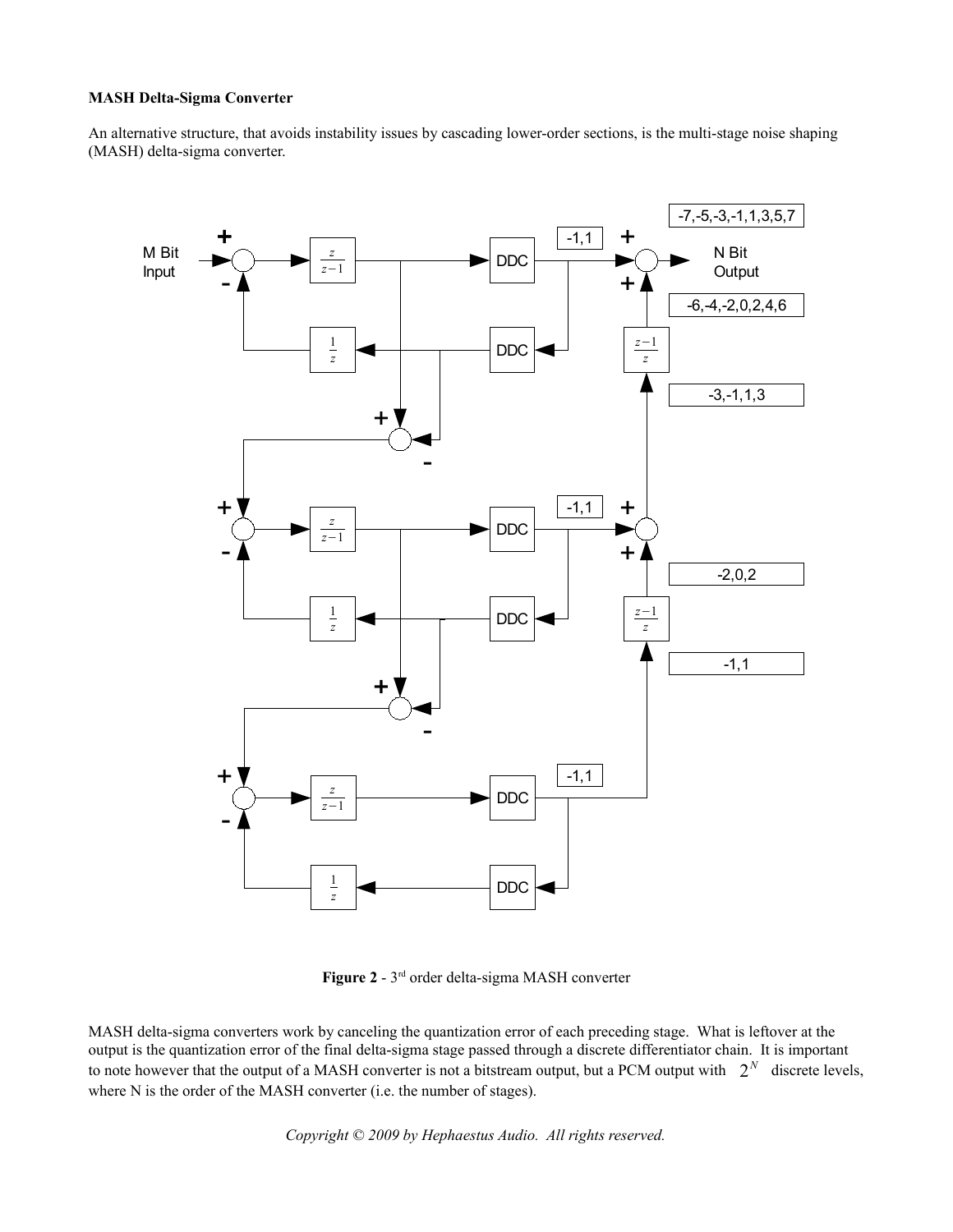#### **MASH Delta-Sigma Transfer Function**

Each stage has the transfer function of a 1<sup>st</sup> order delta-sigma converter. The quantization error of each stage is then fed to the following stage, as is shown in Fig. 2 for a  $3<sup>rd</sup>$  order MASH converter.

1<sup>st</sup> Stage

With input  $\overline{X}$  the transfer function of the 1<sup>st</sup> stage is:

$$
Y_1 = X + (1 + z^{-1})Q_1
$$

Where  $Q_1$  is the quantization error of the 1<sup>st</sup> stage.

#### 2<sup>nd</sup> Stage

The quantization error of the 1<sup>st</sup> stage  $Q_1$  is the input of the 2<sup>nd</sup> stage.

 $Y_2 = -Q_1 + (1 + z^{-1})Q_2$ 

Where  $Q_2$  is the quantization error of the 2<sup>nd</sup> stage.

### 3<sup>rd</sup> Stage

The quantization error of the 2<sup>nd</sup> stage  $Q_2$  is the input of the 3<sup>rd</sup> stage.

$$
Y_3 = -Q_2 + (1 + z^{-1})Q_3
$$

Where  $Q_3$  is the quantization error of the 3<sup>rd</sup> stage.

### Net Transfer Function

Taking the output of each stage and summing them via the differentiator chain:

$$
Y = Y_1 + (1 + z^{-1})Y_2 + (1 + z^{-1})^2Y_3
$$
  
\n
$$
Y = X + (1 + z^{-1})Q_1 + (1 + z^{-1})(-Q_1 + (1 + z^{-1})Q_2) + (1 + z^{-1})^2(-Q_2 + (1 + z^{-1})Q_3)
$$
  
\n
$$
Y = X + (1 + z^{-1})^3Q_3
$$

This is the same transfer function as a standard  $3<sup>rd</sup>$  order delta-sigma converter, however this structure is stable! Again, remember that the output is now multi-bit, instead of single-bit. Also note that the cancellation of quantization error requires *precise* matching of the individual stages. This is automatic for a digital-to-digital converter (DDC), but may be challenging for an analog-to-digital converter (ADC).